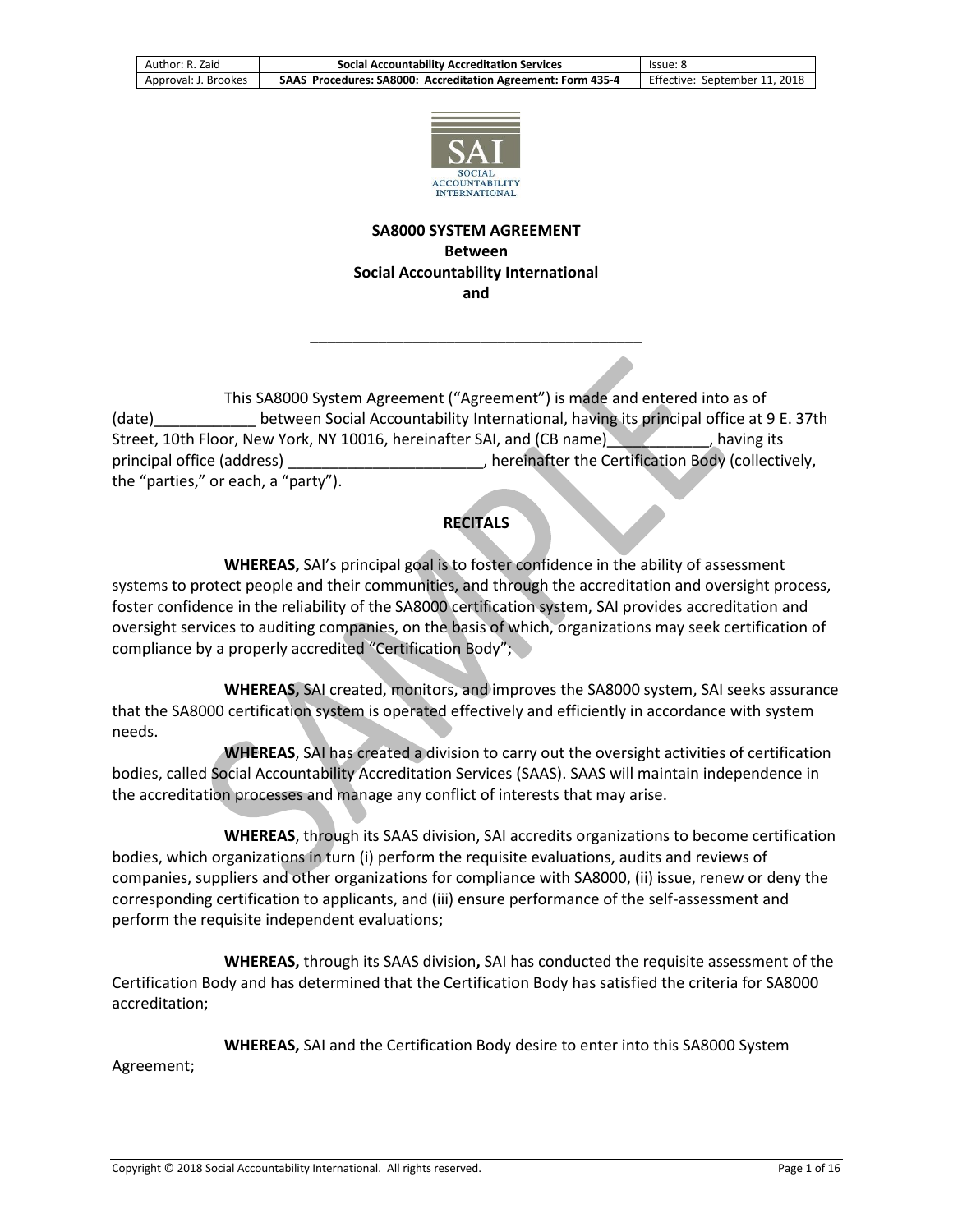| Author: R. Zaid      | <b>Social Accountability Accreditation Services</b>          | lssue: 8                      |
|----------------------|--------------------------------------------------------------|-------------------------------|
| Approval: J. Brookes | SAAS Procedures: SA8000: Accreditation Agreement: Form 435-4 | Effective: September 11, 2018 |

**NOW THEREFORE**, for good and valuable consideration, the receipt, adequacy and sufficiency of which is hereby acknowledged, and in consideration of the foregoing premises and the mutual covenants, promises, and undertakings hereinafter set forth, the parties do hereby covenant and agree as follows:

#### Article 1 SAI Accreditation Rules

- 1.1 SAI shall carry out assessment, surveillance and re-assessment of the Certification Body to determine competence against the relevant international standard(s), using applicable SAAS, SAI, ISO, ISEAL and IAF Guidelines and/or other publicly available criteria (the "Services").
- 1.2 SAI undertakes to apply the criteria for accreditation consistently and to provide from its own staff or through sub-contractors suitably qualified personnel to perform the Services. The Certification Body shall be notified of the assessment team in advance and any objections of the Certification Body to individual members of the assessment team on reasonable grounds shall, wherever possible, be accommodated.
- 1.3 Once SAI is satisfied, in its sole discretion, that the Certification Body is competent and meets all the requirements of the relevant standard(s), SAI shall issue a Certificate of Accreditation to the Certification Body. The scope of the Certification Body's accreditation shall be set out in the annex to the Certificate.
- 1.4 The Accreditation Certificate will remain in force for a defined period subject to, and on condition that the Certification Body complies with, the terms of this Agreement.
- 1.5 Once accredited, SAI shall indicate how the Certification Body shall continue to demonstrate conformity to the relevant standard(s) and the related monitoring required in order that the Certification Body may maintain accredited status. The frequency and type of monitoring shall be determined by SAI, and depends on the scope, scale and geographic locations of the accredited activity of the Certification Body (but the minimum requirement is normally annual on-site surveillance and a full re-assessment every fourth year). In addition to the planned surveillance visits, SAI reserves the right to carry out additional, scheduled, and unannounced surveillance visits, as it may require in its sole discretion.
- 1.6 If, in SAI's view, a Certification Body fails to meet or maintain compliance with the terms of this Agreement, SAI may suspend or withdraw accreditation, reduce the scope of accreditation, impose a moratorium on the issue of accredited certificates or extensions to scope, require reassessment, or impose such other sanctions as it determines, in its sole discretion, are appropriate and that are permitted by applicable law. Withdrawal of accreditation shall not be imposed unless the Certification Body fails to carry out the actions required to maintain accreditation within the requisite timeframe as notified in writing by SAI.
- 1.7 Accreditation does not in any way alter the contractual responsibilities between the Certification Body and its clients. While accreditation is an indication of the integrity and competence of the Certification Body, it cannot be taken to constitute an undertaking by SAI that the Certification Body shall maintain a particular level of performance.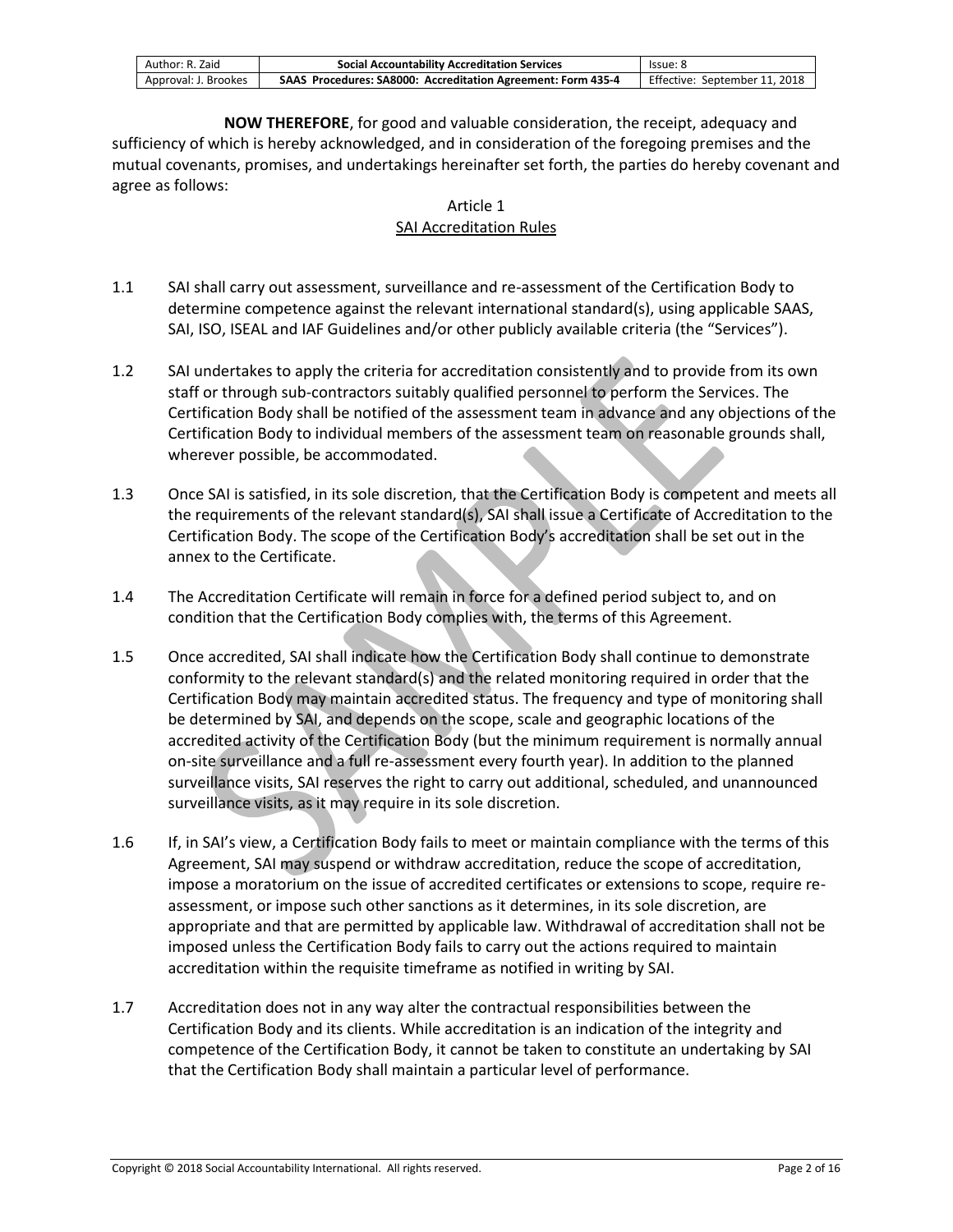| Author: R. Zaid      | <b>Social Accountability Accreditation Services</b>          | lssue: 8                      |
|----------------------|--------------------------------------------------------------|-------------------------------|
| Approval: J. Brookes | SAAS Procedures: SA8000: Accreditation Agreement: Form 435-4 | Effective: September 11, 2018 |

#### Article 2 Responsibilities of The Certification Body

- 2.1 The Certification Body undertakes:
	- 2.2.1 To supply SAI with all information and facilities and to afford SAI such reasonable access and cooperation as, in each case, is necessary to enable it to provide the Services.
	- 2.2.2 To use reasonable endeavors to provide access for SAI representatives to relevant areas of its clients' premises to conduct assessment of the Certification Body's activities.
	- 2.2.3 To ensure that SAI employees and agents, when attending the Certification Body's or its clients' SA8000-certified sites for assessment purposes, are provided with such personal protective equipment (PPE) as may be necessary to reduce risks to an acceptable level and meet any applicable legal requirements.
	- 2.2.4 At all times to maintain compliance with the terms of this Agreement and with all relevant Standards referenced herein.
	- 2.2.5 Not to use its accreditation in such a manner as to bring accreditation into disrepute, and to take appropriate steps to correct any statement made by itself and/or its clients that SAI considers to be misleading.
	- 2.2.6 To make it clear in all contracts with its clients and in guidance documents that a certificate or report issued by it in no way implies that any product, service or management system certified is approved by SAI.
	- 2.2.7 To maintain compliance at all times with the SAI requirements covering conditions for use of its accreditation mark and to take all reasonable steps to ensure that compliance with these conditions is enforced amongst its clients and to make reference to SAI accreditation only in the prescribed manner.
	- 2.2.8 To inform SAI of any planned changes that may bear upon the Certification Body's ability to perform under and comply with this Agreement and the relevant standard(s) or may otherwise affect, or potentially affect, the Certification Body's capability or scope of accreditation, including but not limited to the following changes:
		- (a) ownership
		- (b) legal, commercial or organizational status
		- (c) key organisation or management capabilities (including any subcontractors used)
		- (d) personnel, equipment, facilities, working environment or other resources, where significant
		- (e) premises.
	- 2.2.9 Upon any withdrawal of accreditation by SAI, however determined, to withdraw all material referring to its SAI accreditation.
	- 2.2.10 To provide full support and assist SAI in the investigation and resolution of any complaints made by third parties about the Certification Body's accredited activities.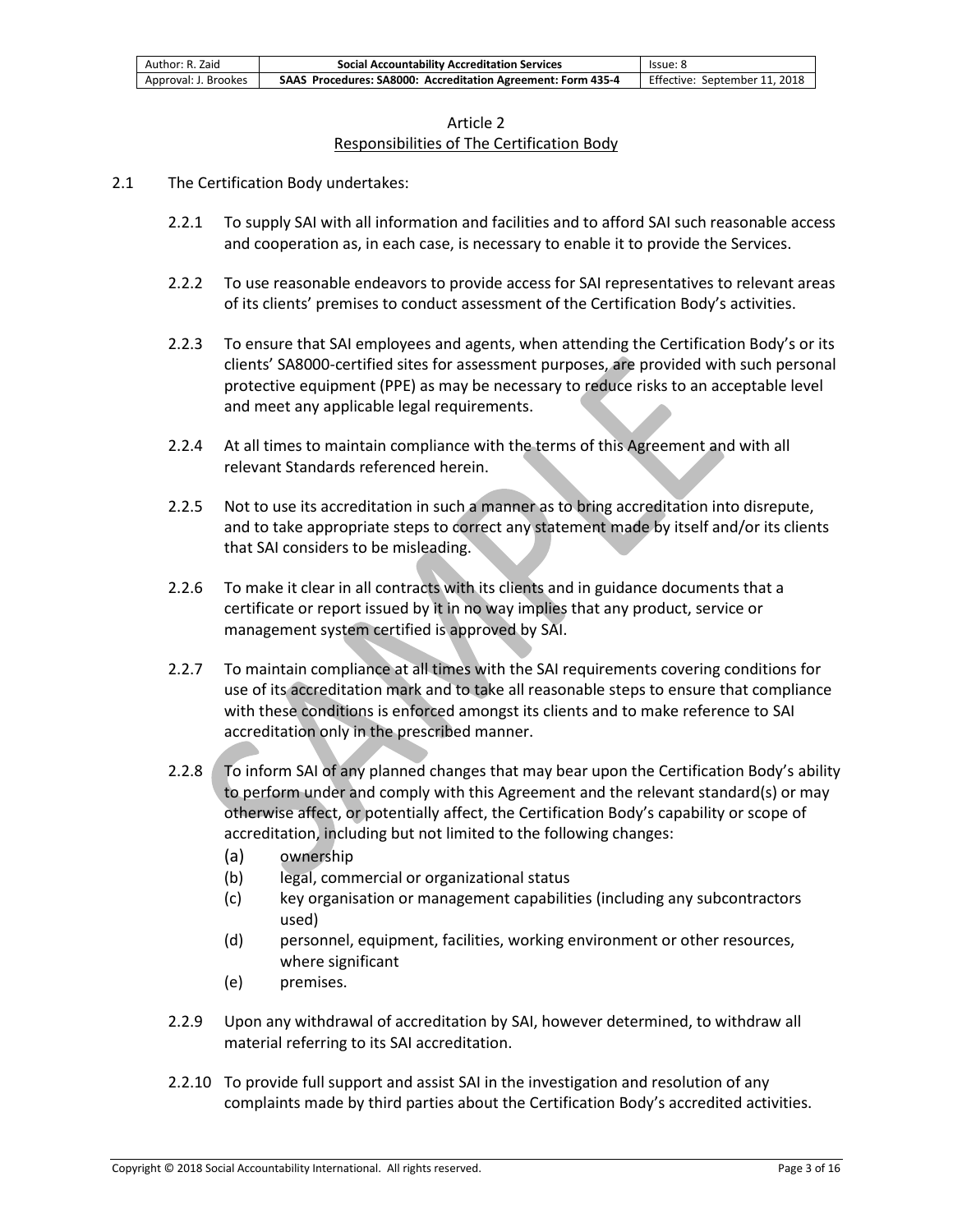| Author: R. Zaid      | <b>Social Accountability Accreditation Services</b>          | lssue: 8                      |
|----------------------|--------------------------------------------------------------|-------------------------------|
| Approval: J. Brookes | SAAS Procedures: SA8000: Accreditation Agreement: Form 435-4 | Effective: September 11, 2018 |

- 2.2.11 To pay such fees and charges as are due to SAI in accordance with the schedule of fees issued by SAI from time to time.
- 2.2.12 To provide data to SAI and other stakeholders, as required in SAI-issued Procedures and Appendix (A) of this Agreement.
- 2.2.13 To ensure timely and accurate completions of processes and procedures needed to carry out the system requirements according to this agreement and subsequent guidance from SAI.
- 2.2.14 To comply with all laws, regulations and other directives having the force of law applicable to it and its acts and omissions pursuant to this Agreement, including, without limitation, those pertaining to privacy and data security.

### Article 3 **The Applicable SAI Documents**

- 3.1 The following documents, as amended from time-to-time at SAI's sole discretion, are incorporated herein by reference as if a part of this Agreement:
	- Procedure 200: Audit Requirements for Accredited Certification Bodies for the SA8000 Program
	- Procedure 200A: Audit Requirements for Accredited Certification Bodies for Social Fingerprint
	- Procedure 201A: Accreditation Requirements: For Use by Certification Bodies Performing SAI Accredited SA8000 Certification Audits
	- Procedure 201B: SAI Competence and Maintenance Requirements for SA8000 Social Accountability Personnel
	- Procedure 304: For Complaints and Appeals
	- Procedure 406: Schedule of SAI Fees
	- Self-Assessment Terms of Service
	- SAI Data Procedure
- 3.2 The amendments referred to above shall promptly be provided to the Certification Body by SAI.

### Article 4 **General Rights and Obligations**

- 4.1 In its written agreement with each organization certified to SA8000 (a "Certified Organization"), the Certification Body shall require the organization to operate in conformance with SA8000 in order to maintain certification. The Certification Body shall certify compliance only for the period of the certificate, which may not exceed three years.
- 4.2 The Certification Body is responsible to ensure that its functions and every SAI accredited SA8000 certification system the Certification Body certifies continue to meet the requirements of the SAI documents listed in Article 3, and that the Certification Body shall in this respect maintain compliance with all program requirements. The Certification Body shall only conduct accredited SA8000 audits and issue SA8000 certificates to those organizations within the scope of its accreditation issued by SAI. SAI has issued an accreditation certificate and annex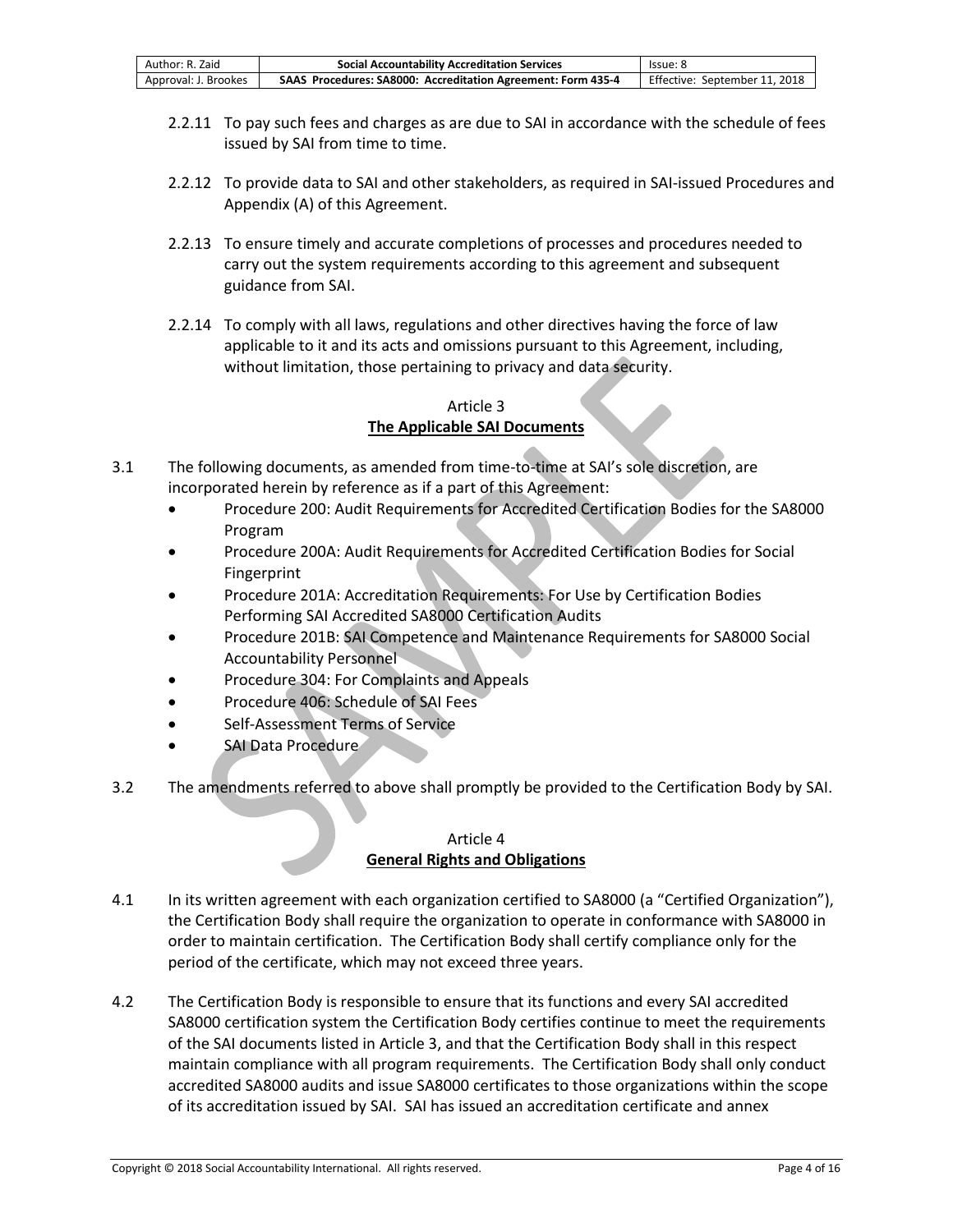| Author: R. Zaid      | <b>Social Accountability Accreditation Services</b>          | lssue: 8                      |
|----------------------|--------------------------------------------------------------|-------------------------------|
| Approval: J. Brookes | SAAS Procedures: SA8000: Accreditation Agreement: Form 435-4 | Effective: September 11, 2018 |

delineating the accredited scope. The Certification Body shall apply for a scope expansion as outlined in Procedure 201A as necessary.

4.3 The Certification Body is granted the right for the duration of this Agreement and subject to its obligations described herein:

> To apply the accreditation mark as well as the words "SA8000 - Accredited Certification Body" on all documents which relate to the accredited SA8000 system, and;

To authorize each organization under the Certification Body's accredited certification system, in the Certification Body's written agreement with that organization, only so long as the organization continues to operate in conformance with SA8000, to apply the accreditation mark, along with the Certification Body's own mark, only on those organization documents that relate to the registered Social Accountability system, and not on any product or in any way that could imply other product, process or service certification.

- 4.4 The Certification Body is required to notify SAI immediately of all decisions that may result in changes in any aspect of the Certification Body relating to its SAI accreditation, such as those defined in Procedure 201A, clause 1.9.9.
- 4.5 The Certification Body is required to provide data, including audit reports and other relevant information related to the SA8000 system to the SAI Senior Manager of the SA8000 Program, or designated staff, as identified in this Agreement and Procedures. (Annex A).

### Article 5 **Representations and Warranties of the Certification Body**

The Certification Body represents and warrants to SAI as follows:

- 5.1 It is a (corporation) and  $\blacksquare$  duly organized, validly existing and in good standing under the laws of (country) **the laws of (country)** and has the full legal right and power and has taken all requisite action to enter into, execute and deliver this Agreement, to cause this Agreement to be of legally binding effect on the Certification Body, and to perform fully its obligations hereunder.
- 5.2 Except as otherwise agreed by the parties in writing, this Agreement shall not be assigned or subcontracted in whole or part by the Certification Body except with SAI's prior written consent on a case-by-case basis, which consent may be withheld by SAI in its sole discretion. SAI shall have the right to assign this Agreement in whole or in part to an affiliated entity. No person (other than officers, employees or agents of SAI or its successor) who is not a party to these Accreditation Rules has or should have any right to enforce any term of these Accreditation Rules.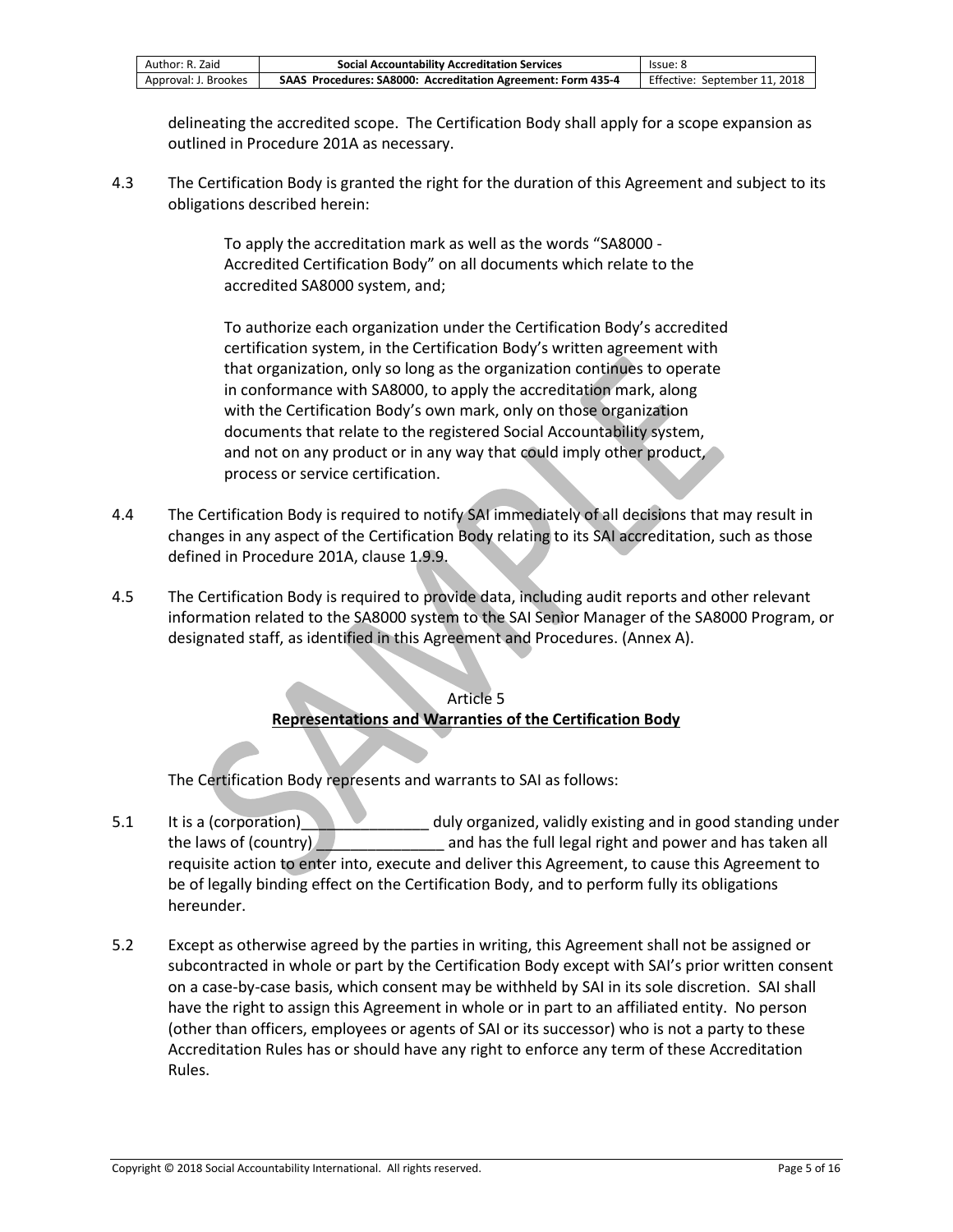| Author: R. Zaid      | <b>Social Accountability Accreditation Services</b>          | lssue: 8                      |
|----------------------|--------------------------------------------------------------|-------------------------------|
| Approval: J. Brookes | SAAS Procedures: SA8000: Accreditation Agreement: Form 435-4 | Effective: September 11, 2018 |

- 5.3 Except as indicated in the attached Appendix B, neither the execution and delivery of this Agreement, the consummation by the Certification Body of the transactions contemplated hereby, or the performance by it of this Agreement in accordance with its terms, nor to the knowledge of the Certification Body, the conduct of its operations immediately after the execution of this Agreement, shall require any approval, permit, authorization, waiver, filing, registration, or notification with or consent of any foreign, federal, state, county, local or other governmental or regulatory body or agency ("Governmental Authority") or the consent of any other person or entity, other than those approvals or consents the failure of which to obtain would not reasonably be expected to have a material adverse effect.
- 5.4 Except as indicated in the attached Appendix C, there are no actions, suits, claims, investigations or litigation, judicial or administrative or arbitration proceedings, collectively "actions", pending or, to the best of knowledge of the Certification Body threatened, against or by or involving the Certification Body or its respective assets, operations or properties whether at law or in equity, or before or by any Governmental Authority which, if decided adversely to the Certification Body would reasonably be expected to have a material adverse effect on the Certification Body or upon the transactions contemplated hereby.

### Article 6 **Surveillance, Special Audits and Re-Accreditation**

- 6.1 SAI shall conduct periodic accreditation audits (surveillances) through document reviews, office and witness audits, and other types of evaluations of the Certification Body and its audit teams, in accordance with the provisions of ISO/IEC 17011 and Procedure 201 Series.
- 6.2 SAI shall conduct periodic market surveillance visits, special investigations, and other alternative oversight activities in accordance with system needs. Depending on certain criteria outlined in Procedure 201A, the Certification Body shall contribute financially as outlined in the schedule of fees.
- 6.3 The Certification Body shall cooperate with the SAI auditors and give the necessary assistance, including access to the Certification Body's records, in any surveillance, SAAS audits or reaccreditation audits.
- 6.4 SAI shall have the right to verify the qualifications of persons or organizations to which work has been subcontracted within the framework of an accredited SA8000 certification system. The Certification Body shall follow the process as defined in Procedure 201A and provide advance notice of such subcontracting, in writing, to SAI, which subcontracting shall be subject to SAI's prior written consent as provided above in 4.2.

### Article 7 **Complaints and Appeals**

7.1 The Certification Body shall fully cooperate with SAI in the management of complaints and appeals. With complaints against certified organisations or accredited certification bodies, the scope of the SAI investigative process is focused on the audit performance, conduct of the audit, and decision-making process of the certification bodies. The investigation revolves around the certification and accreditation requirements applicable to the audit process.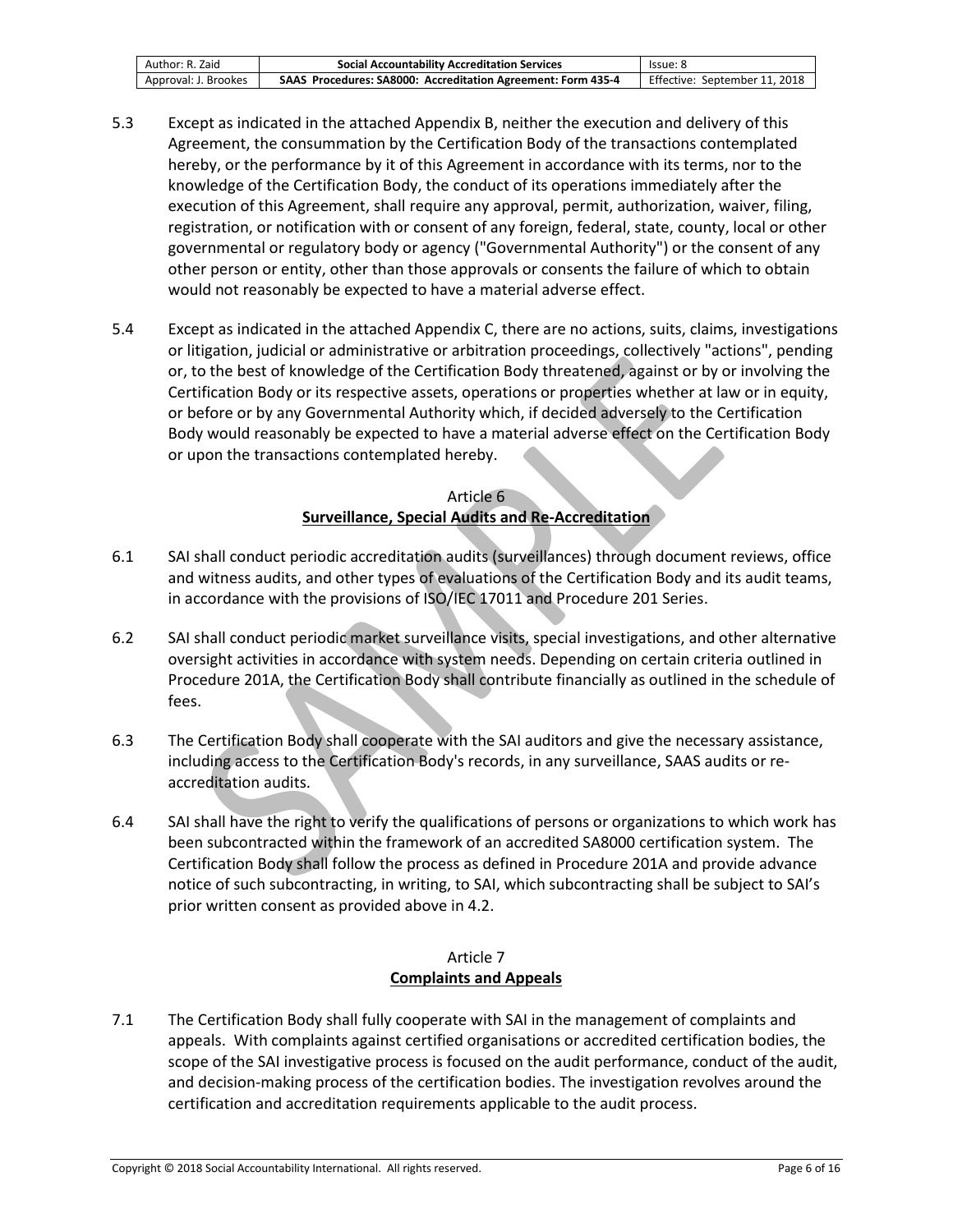| Author: R. Zaid      | <b>Social Accountability Accreditation Services</b>          | lssue: 8                      |
|----------------------|--------------------------------------------------------------|-------------------------------|
| Approval: J. Brookes | SAAS Procedures: SA8000: Accreditation Agreement: Form 435-4 | Effective: September 11, 2018 |

- 7.2 Accredited certification bodies shall have a substantial and effective complaints procedure and grievance mechanism for management of complaints and appeals related to its clients and personnel. It shall provide full cooperation with SAI to diligently and effectively investigate complaints and appeals against certified organisations, accredited certification bodies or SAI, lodged by stakeholders related to the SA8000 program. It shall also work collaboratively with SAI [and/or SAI], as applicable, to investigate concerns related to the SA8000 system, such as country-wide or industry-wide issues. Outcomes of these investigations shall be shared with relevant stakeholders and interested parties.
- 7.3 It is the contractual obligation of Certification Bodies to evaluate and assess the SA8000 certified organisations, issue and suspend SA8000 certificates and monitor their client nonconformities. Should an accredited certification body fail to undertake these activities appropriately and in line with SAI requirements, SAI has the authority to issue non-conformities to the certification body and suspend or withdraw the certification body's accreditation certificate.
- 7.4 The Certification Body is required to provide details of complaints raised against it and/or its SA8000-certified organisations to the SAI Senior Manager of the SA8000 Program, or designated staff, as identified in this Agreement and Procedures (Annex A).
- 7.5 Appeals shall be considered only against an accreditation decision made by SAI. An accreditation decision is a decision by SAI to grant, curtail or withdraw accreditation or when SAI grants or denies an expansion to scope. Such a decision by SAI shall remain effective pending hearing of any appeal. Appeals shall be processed in accordance with the SAI Appeals Procedure. The SAI Appeals Procedure is available upon request.

## Article 8 **Publicity**

- 8.1 The Certification Body may, for the duration of this Agreement, use the accreditation mark for the SA8000 certification system as stated on the certificate issued to the Certification Body, known as the "Certificate of Accreditation". Claims for Accreditation by SAI shall be in compliance with and are defined in Procedure 201A.
- 8.2 The Certification Body shall, immediately upon notification by SAI, withdraw or rectify to the satisfaction of SAI, notifications or publications with regard to the accreditation. If required by SAI, the Certification Body shall issue corrective notifications or publications.
- 8.3 The Certification Body may, for the duration of this Agreement, reproduce any Certificate of Accreditation issued by SAI.

#### Article 9 **Confidentiality**

9.1 SAI shall take all commercially reasonable measures to ensure that any SA8000 participant, including the SAI Board of Directors and any SAI Committees and, sub-committees, SAI staff and agents, or any subcontractors, keep confidential all information that has come to their knowledge through the accreditation process, with the exception of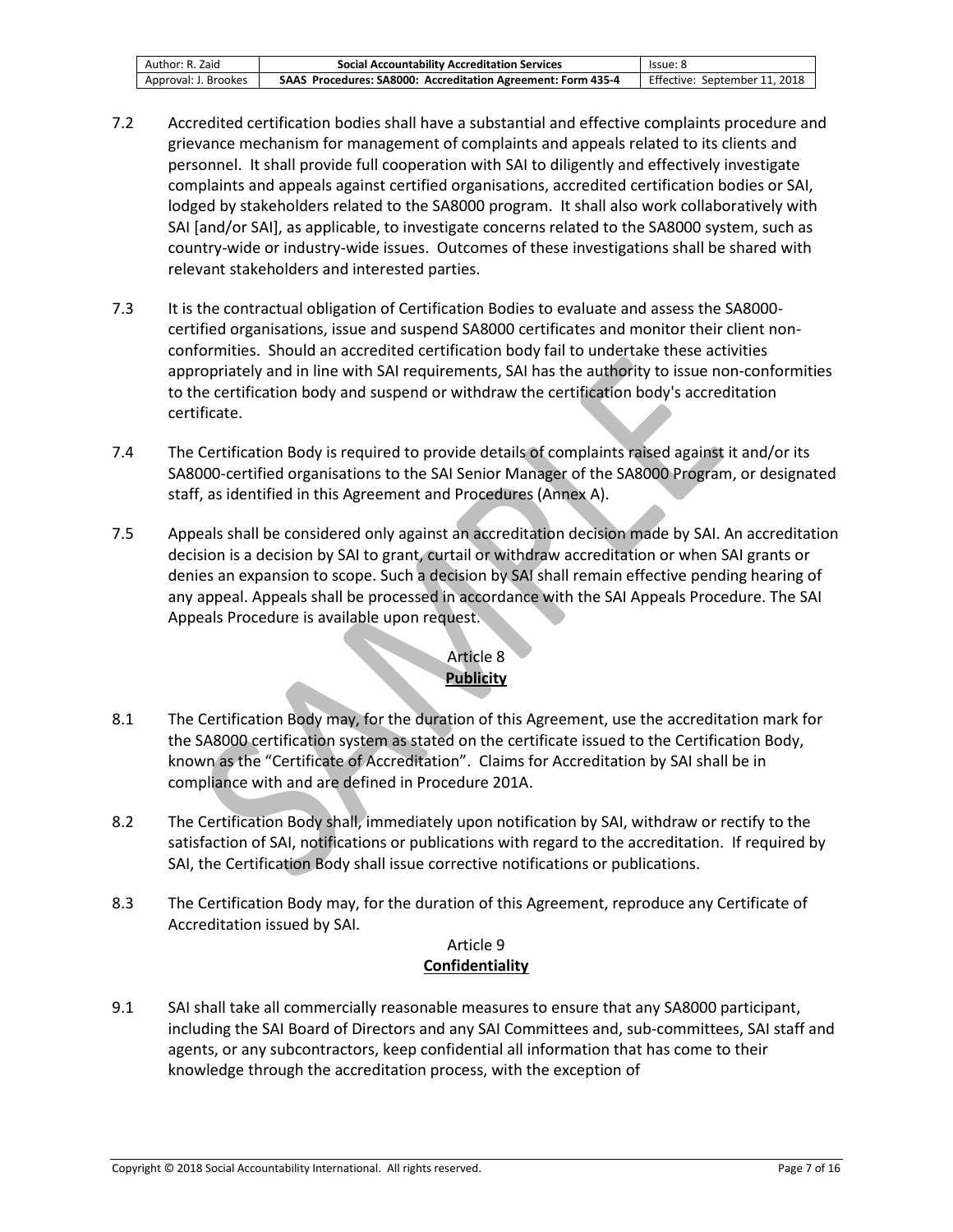| Author: R. Zaid      | <b>Social Accountability Accreditation Services</b>          | lssue: 8                      |
|----------------------|--------------------------------------------------------------|-------------------------------|
| Approval: J. Brookes | SAAS Procedures: SA8000: Accreditation Agreement: Form 435-4 | Effective: September 11, 2018 |

- (a) any information that was in the possession of SAI prior to its disclosure by the Certification Body;
- (b) any non-proprietary information contained in the supplemental attachment to the application documentation;
- (c) any information that is or shall lawfully become part of the public domain, or obtained by SAI from a source independent of the Certification Body,
- (d) any information that otherwise may be required to be made available to any court, fiscal or regulatory authority;
- (e) any information, per Annex A, needed to support the accreditation process

SAI shall make use of an external expert only if such an expert has signed a confidentiality agreement.

- 9.2 Notwithstanding the provisions of 9.1 above, SAI may disclose information derived from the accreditation and certification process to third parties:
	- As the result of the use of such information in other agency activities such as summary reporting, information gathering, third party reporting, tax or information returns and audits by other accreditation agencies;
	- To SAI and its affiliates' personnel, accountants, lawyers and professional advisors;
	- In connection with legal or administrative proceedings of any kind with respect to this Agreement; and
	- In response to discovery or other court mandates or as otherwise required by law.

#### Article 10 **Fees**

10.1 All fees are due to SAI as defined in Procedure 201A and as outlined in the SAI Schedule of Fees, Procedure 406. Failure of the Certification Body to remit appropriate fees in full when due shall be considered a material breach of this Agreement and may result in suspension or termination.

#### Article 11 **Termination**

- 11.1 This Agreement shall continue in force unless and until terminated by either party by giving 90 days' written notice to the other. Except as provided in 11.2 below, this Agreement may be terminated only on the termination date specified in Article 13, or upon three months prior written notice in accordance with 11.4 below.
- 11.2 Notwithstanding the provisions of 11.1 above, if one of the parties has materially breached any provision under this Agreement, or the documents referenced herein, the non-breaching party has the right to terminate this Agreement immediately. Failure to pay fees shall be deemed a material breach of this Agreement and unpaid fees shall be an obligation that survives the termination of this Agreement.

Any termination of this Agreement however caused shall be without prejudice to any rights or liabilities of the parties that have been accrued on or before the date of termination, but neither party shall have any rights to require performance of or liabilities to perform this Agreement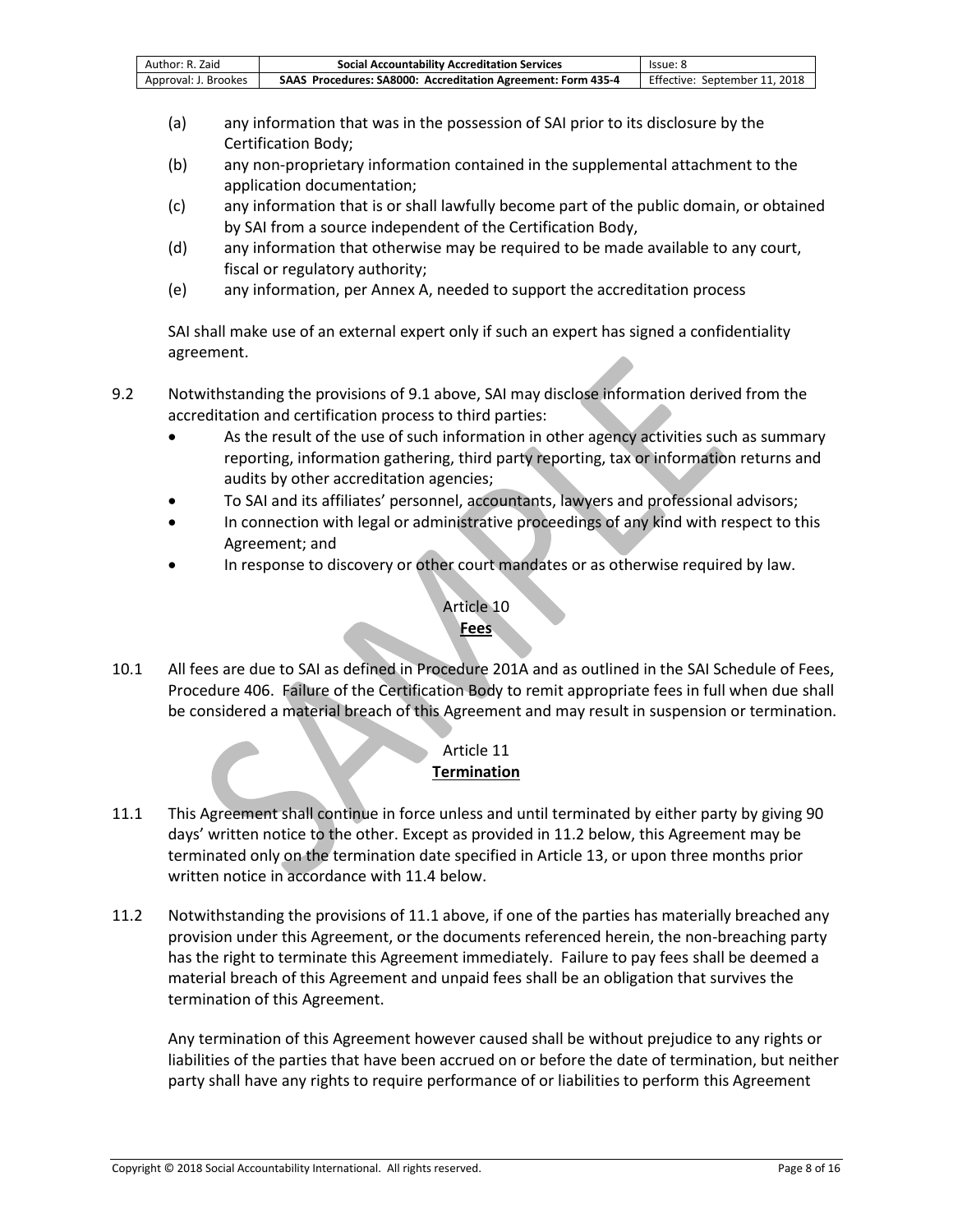| Author: R. Zaid      | <b>Social Accountability Accreditation Services</b>          | lssue: 8                      |
|----------------------|--------------------------------------------------------------|-------------------------------|
| Approval: J. Brookes | SAAS Procedures: SA8000: Accreditation Agreement: Form 435-4 | Effective: September 11, 2018 |

after such date. Upon termination of this Agreement for any reason:

(a) notwithstanding any other provisions of this Agreement, the terms of this clause and clauses related to confidentiality, liability and indemnity shall continue in force in accordance with their terms; and

(b) all fees and charges accrued (but unpaid) pursuant to this Agreement shall forthwith become due and payable.

- 11.3 Where notice is given by the Certification Body, the Certification Body shall state the arrangements made, upon termination, for the protection of clients holding SAI Accredited Certification. In case of termination, the existing obligations of the Certification Body to SAI shall remain in force, as shall reasonable commitments to third parties.
- 11.4 Written notice of termination, specifying the reasons therefore and the date of termination shall be sent to the other party. At the date of termination of this Agreement any Certificate of Accreditation granted hereunder shall immediately cease to be valid.
- 11.5 The Certification Body may request reconsideration in writing to SAI in connection with termination of this Agreement by SAI within thirty days after receipt of the termination notice from SAI, according to the Procedures.
- 11.6 If SAI modifies the Standard SA8000 Accreditation Agreement, SAI may terminate this Agreement while at the same time substituting a new accreditation agreement identical to the text of the new standard agreement. The termination date of the new accreditation agreement shall be the same as that of this Agreement.
- 11.7 SAI has the right to seek and enforce any and all available remedies, including, but not limited to, legal, equitable and injunctive relief.
- 11.8 In the event of a termination of this Agreement pursuant to its terms, SAI shall not have any obligation to the Certification Body, or to any employee, agent or other representative of the Certification Body, for compensation or for damages of any kind, whether on account of the loss by the Certification Body or such employee, agent or other representative of present or prospective business, compensation or goodwill. The Certification Body, for itself and on behalf of each of its employees, agents and other representatives hereby waives any rights that may be granted to it or them under any laws or regulations or otherwise that are not granted to it or them by this Agreement. The Certification Body hereby indemnifies and holds SAI harmless from and against any and all claims, costs, damages and liabilities whatsoever asserted by any employee, agent or other representative of the Certification Body under any applicable termination, labor, social security or other similar laws or regulations.

#### Article 12 **Changes To the Accreditation and Certification Criteria and Procedures**

12.1 If the accreditation and/or certification criteria and/or procedures of SAI are changed, refer to the amended requirements and/or Procedures incorporated by reference pursuant to this Agreement.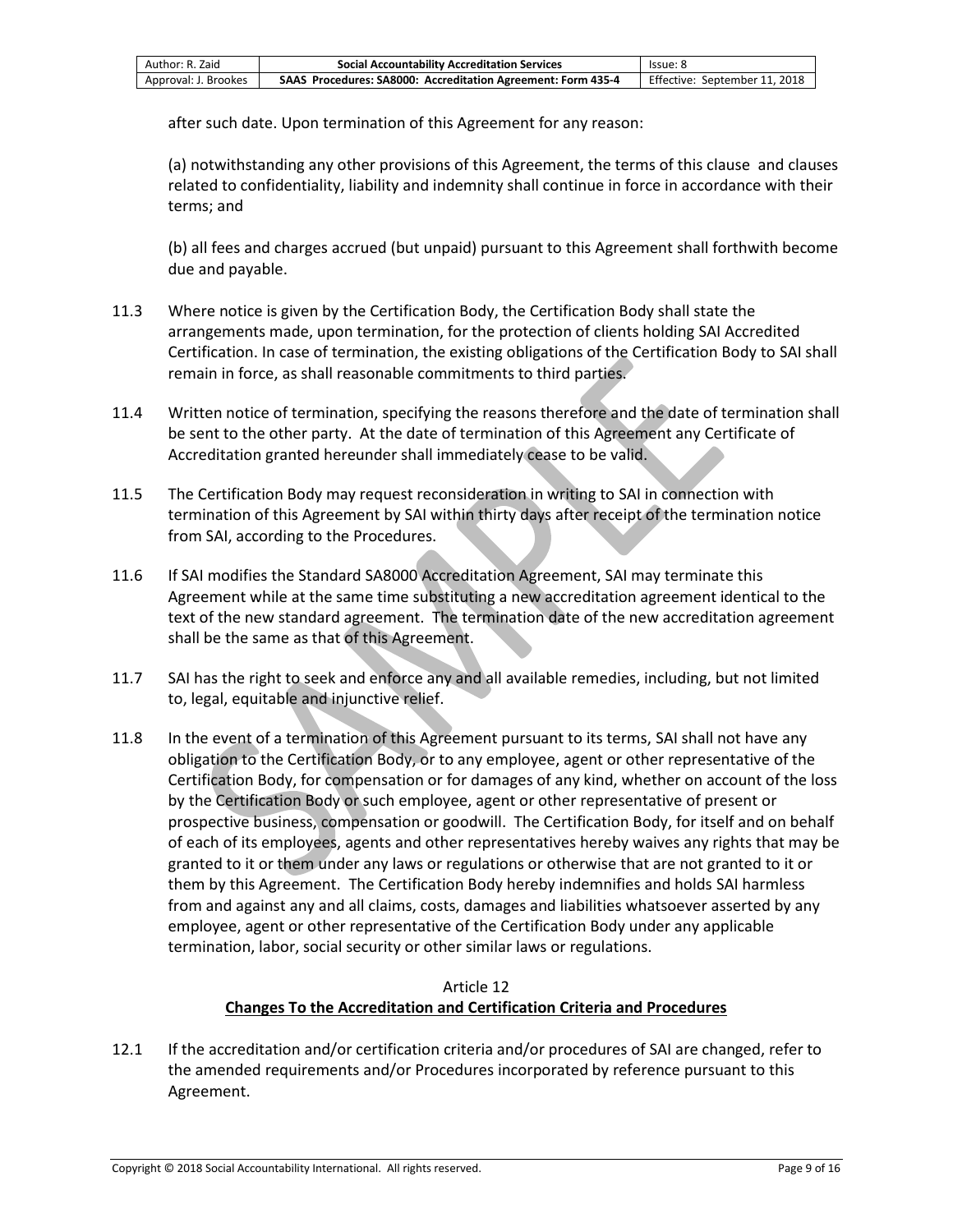| Author: R. Zaid      | <b>Social Accountability Accreditation Services</b>          | lssue: 8                      |
|----------------------|--------------------------------------------------------------|-------------------------------|
| Approval: J. Brookes | SAAS Procedures: SA8000: Accreditation Agreement: Form 435-4 | Effective: September 11, 2018 |

### Article 13 **Indemnity**

13.1 The Certification Body hereby releases and agrees to indemnify, defend and hold harmless SAI, its affiliates and its and their respective directors, officers, employees and agents from any losses, damages, claims, liability, causes of actions or demands and all costs and expenses incidental thereto (including costs of defense, settlement and reasonable attorney's fees) made at any time by any party arising out of, resulting from, or in any way relating to, the certification services provided by the Certification Body, except such losses, damages, claims, liabilities, causes of action or demands arising exclusively from the willful misconduct of SAI, its affiliates or its or their respective directors, officers, employees or agents.

### Article 14 **Insurance**

14.1 The Certification Body shall obtain, and maintain in full force and effect throughout the term of this Agreement, at its own expense, comprehensive general liability insurance from a recognized creditworthy insurer providing such coverage and upon such terms and conditions as are reasonably prudent in light of the potential obligations and liabilities that the Certification Body may incur, including, without limitation, the obligation to indemnify SAI under this Agreement (it being understood that the failure to obtain or keep in effect such insurance shall be deemed a breach of this Agreement). Any policy providing such insurance shall provide that the insurer or the Certification Body shall give written notice to SAI of any alteration or cancellation of such policy, at least thirty days before such alteration or cancellation takes effect.

## Article 15 **Duration Of The Agreement**

15.1 This Agreement shall be in force for the four-year period from \_\_\_\_\_\_\_\_\_\_\_\_\_\_ to and, except for premature termination or in cases arising from above Article 11, after each re-accreditation audit for which the result is granting re-accreditation to the Certification Body, shall be renewed for a period of four years from the last day of the original term or any renewal term (the "termination date").

## Article 16 **Notices**

16.1 Any and all notices or other communications required or permitted to be given under this Agreement shall be in writing and shall be delivered personally or sent by facsimile transmission or sent by certified, registered or express mail, postage prepaid, to the address for each party set forth below, or such other address as shall have been communicated by such party to the other in writing. Any such notice to a party shall be deemed given upon actual receipt thereof by such party or upon confirmation of facsimile transmission, or two business days after mailing if by certified, registered or express mail.

> If to SAI, at: John Brookes SAI 9 East 37<sup>th</sup> Street, 10<sup>th</sup> Floor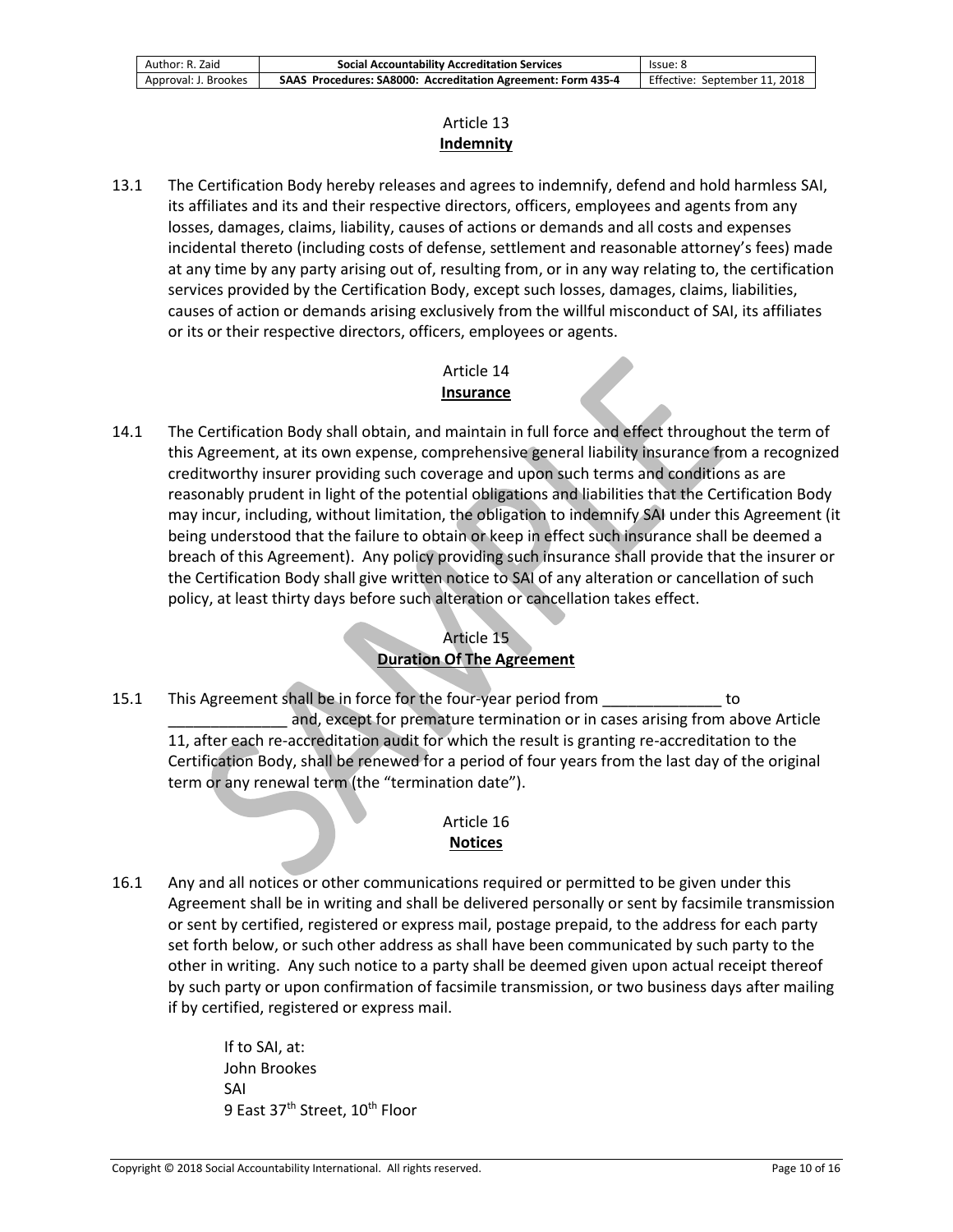| Author: R. Zaid      | <b>Social Accountability Accreditation Services</b>          | lssue: 8                      |
|----------------------|--------------------------------------------------------------|-------------------------------|
| Approval: J. Brookes | SAAS Procedures: SA8000: Accreditation Agreement: Form 435-4 | Effective: September 11, 2018 |

New York, NY 10016 Email: JBrookes@saasaccreditation.org

If to the Certification Body, at:

 $\overline{\phantom{0}}$ \_\_\_\_\_\_\_\_\_\_\_\_\_\_\_\_\_\_\_\_\_\_

\_\_\_\_\_\_\_\_\_\_\_\_\_\_\_\_\_\_\_\_\_\_

 $\overline{\phantom{0}}$ 

### Article 17 **Relationship**

17.1 This Agreement does not provide for a joint venture, partnership, agency or employment relationship between the Certification Body and SAI. Neither party is the agent or legal representative of the other party for any purpose whatsoever. Neither party is granted any right of authority to assume or to create an obligation or responsibility, express or implied, on behalf of or in the name of the other party or to bind the other party in any manner whatsoever.

## Article 18 **No Assignment; Third Party Beneficiaries**

18.1 Neither party may assign its rights hereunder, in whole or in part, to any other person or entity, without the written consent of the other party. This Agreement shall be binding upon, and inure to the benefit of, the parties' respective successors and permitted assigns. The provisions of this Agreement are not intended to be for the benefit of any third party, and no third party shall be deemed to have any privity of contract with either of the parties hereto by virtue of this Agreement.

### Article 19 **Governing Law; Arbitration**

19.1 This Agreement shall be governed by, and shall be construed, interpreted, and enforced in accordance with the laws of the State of New York, without giving effect to any choice of law, conflict of law, or other provision that would cause the application of the laws of any other jurisdiction. The parties shall attempt in good faith to resolve promptly by negotiation any and all controversies and disputes arising out of or relating to this Agreement. If such negotiation is unsuccessful, all such controversies and disputes shall be determined by binding arbitration to be conducted in the City of New York under auspices of the American Arbitration Association ("AAA") or its successor pursuant to the AAA's then-prevailing Commercial Arbitration Rules (the "rules"), including any expedited procedures available thereunder (regardless of the amount in controversy), by a single arbitrator to be appointed by the parties. If parties cannot agree, an arbitrator shall be appointed in accordance with the AAA rules. The parties shall abide by and perform any award rendered by the arbitrator, and agree that a judgment of a court having jurisdiction over the parties may be entered on the award.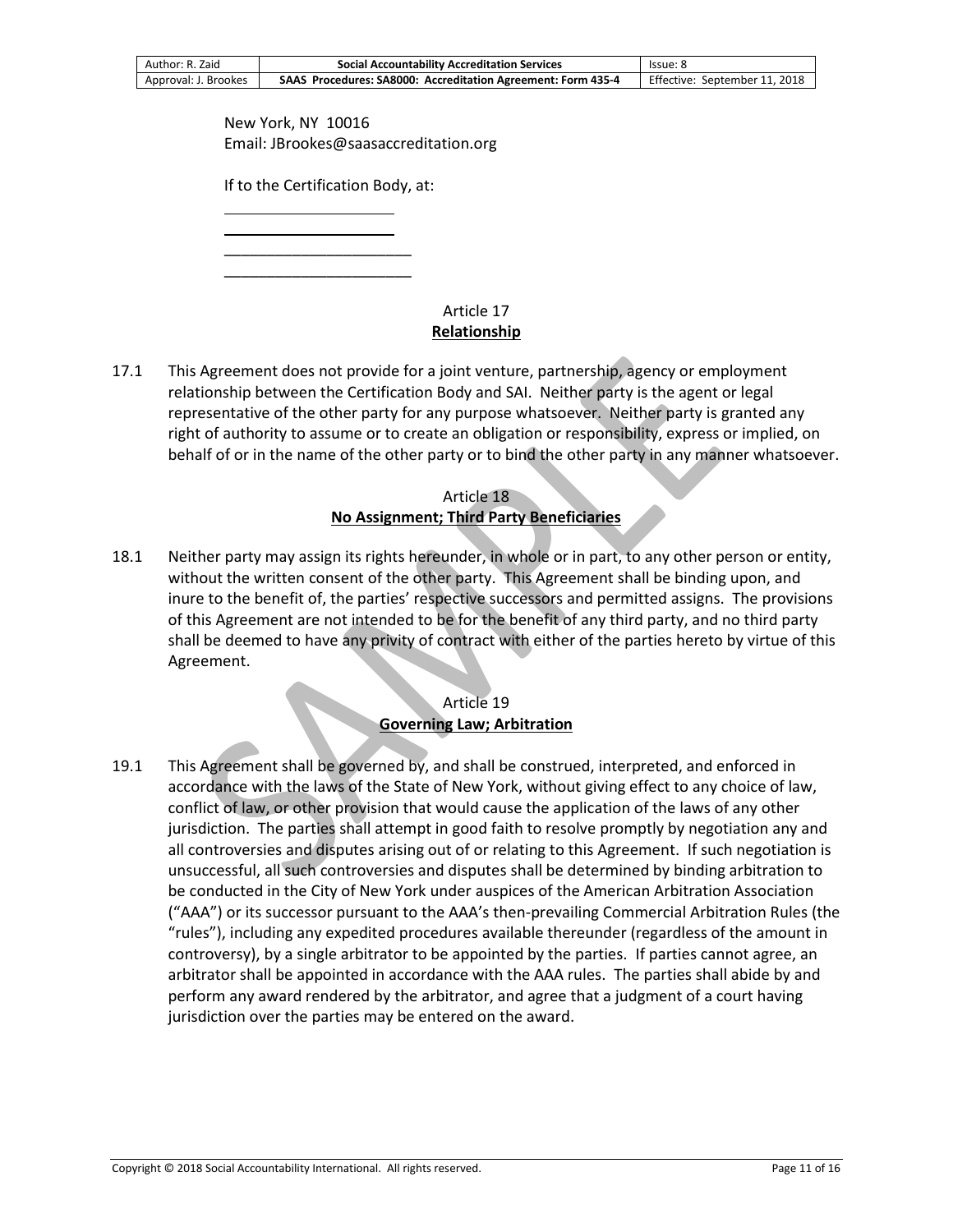| Author: R. Zaid      | <b>Social Accountability Accreditation Services</b>          | lssue: 8                      |
|----------------------|--------------------------------------------------------------|-------------------------------|
| Approval: J. Brookes | SAAS Procedures: SA8000: Accreditation Agreement: Form 435-4 | Effective: September 11, 2018 |

#### Article 20

#### **Entire Agreement; Amendment and Modification**

20.1 This Agreement constitutes the entire Agreement of the parties with respect to the subject matter hereof and thereof and supersede all prior Agreements, understandings and communications of the parties, written, oral or implied, with respect to the subject matter hereof. This Agreement may be modified, amended, or supplemented only by a further written Agreement, approved by board resolution and signed by an authorized representative of each of the parties hereto. The waiver or failure by any party to insist upon strict compliance by the other party of its obligations hereunder shall not operate as a waiver or an estoppel with respect to any subsequent or other failure. Any waiver by either party of any breach of any term or condition hereof shall be effective only if in writing.

#### Article 21 **Counterparts**

21.1 This Agreement may be executed by the parties hereto in separate counterparts, each of which when so executed and delivered shall be an original, but all such counterparts shall together constitute one and the same instrument.

**WHEREAS,** the duly authorized representatives of the parties have executed this Agreement as of the day and year first above written.

For SAI For SAI For SAI For the Certification Body

By: By: (Signature) (Signature) Name: John Brookes Name: Title: Executive Director, SAAS (a division of SAI) Title:

By: (Signature) Name: John Georgantas Title: Director of Finance & Administration, SAI

By: (Signature) Name: Rochelle Zaid Title: Senior Director of Standards & Impacts, SAI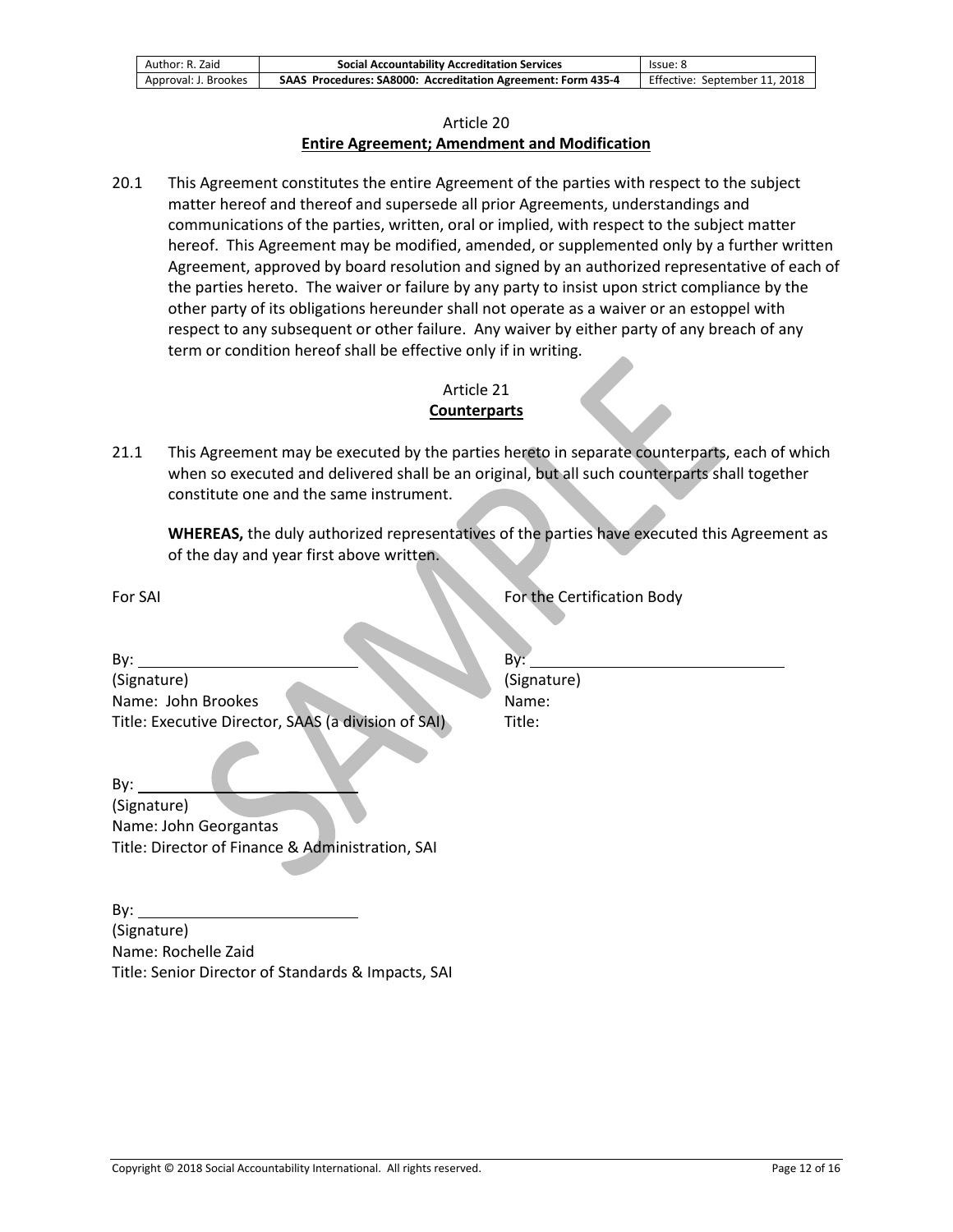| Author: R. Zaid      | <b>Social Accountability Accreditation Services</b>          | lssue: 8                      |
|----------------------|--------------------------------------------------------------|-------------------------------|
| Approval: J. Brookes | SAAS Procedures: SA8000: Accreditation Agreement: Form 435-4 | Effective: September 11, 2018 |

#### **Appendix A: SA8000 CB Regular Data Submission**

SAI requires that data be submitted on a regular basis as part of the accreditation requirements. All SAIaccredited CBs are required to submit data to SAI. Failure to do so shall result in a breach of requirements, leading to possible issuance of non-conformities, suspension and withdrawal of accreditation, as defined in Procedure 201A.

The Certification Body is required to provide to the SAI Senior Manager of the SA8000 Program, or designated staff, from the effective date of this Agreement, a written list of all certifications granted, together with such summary statistics about audit practices and results as may be specified by SAI.

SA8000 certified organization audit reports and other audit-related data, including details of clients, shall be made available to SAI. These reports shall be made available to SAI at any time, including outside of regular surveillance audits. SA8000 clients shall be made aware of this requirement.

Audit reports and select audit data shall be made available to SAI and other stakeholders, in the interest of transparency (see Procedure 201A, clause 1.20.4). Proprietary processes shall be kept confidential, per SAI's agreement with the accredited Certification Body.

Upon request, CBs shall make available to SAI all complaints about the Certification Body's accredited certification system and their resolution, which shall include corrective actions relative to the Certification Body's certification system. The Certification Body shall semi-annually advise SAI, in writing, of complaints received about the Certification Body's SA8000 certification activities.

| <b>Data Requirement</b>       | <b>Frequency</b>      | <b>Submitted to</b>    | <b>Confidential Status</b> |
|-------------------------------|-----------------------|------------------------|----------------------------|
| List of certified clients and | Quarterly             | SA8000 Senior Manager, | 1) Non-proprietary         |
| client non-conformities       |                       | or designated staff.   | SA800-certified client     |
|                               |                       |                        | information publicly       |
|                               |                       |                        | posted on website          |
| Updated data on new,          | Weekly                | SA8000 Senior Manager, | 1) Non-proprietary         |
| suspended, and withdrawn      |                       | or designated staff.   | SA8000-certified client    |
| SA8000 certificates           |                       |                        | information publicly       |
|                               |                       |                        | posted on website          |
| List of SA8000 Complaints     | Annually              | SA8000 Senior Manager, | 1) Summary posted on       |
|                               |                       | or designated staff.   | website                    |
| Copy of procedures and        | Initial accreditation | SA8000 Senior Manager, | 1) SAI and SAI use only    |
| policies                      | and reaccreditation   | or designated staff.   |                            |
|                               |                       |                        |                            |
| Details of complaints raised  | <b>Upon Request</b>   | SA8000 Senior Manager, | 1) For SAI and SAI Use     |
| against the CB and/or its     |                       | or designated staff.   | 2) Anonymized              |
| SA8000-certified              |                       |                        | information/data may be    |
| organisations, (including     |                       |                        | made available to SA8000   |
| investigations, their         |                       |                        | stakeholders and the       |
| resolution and related        |                       |                        | general public             |
| information/data)             |                       |                        |                            |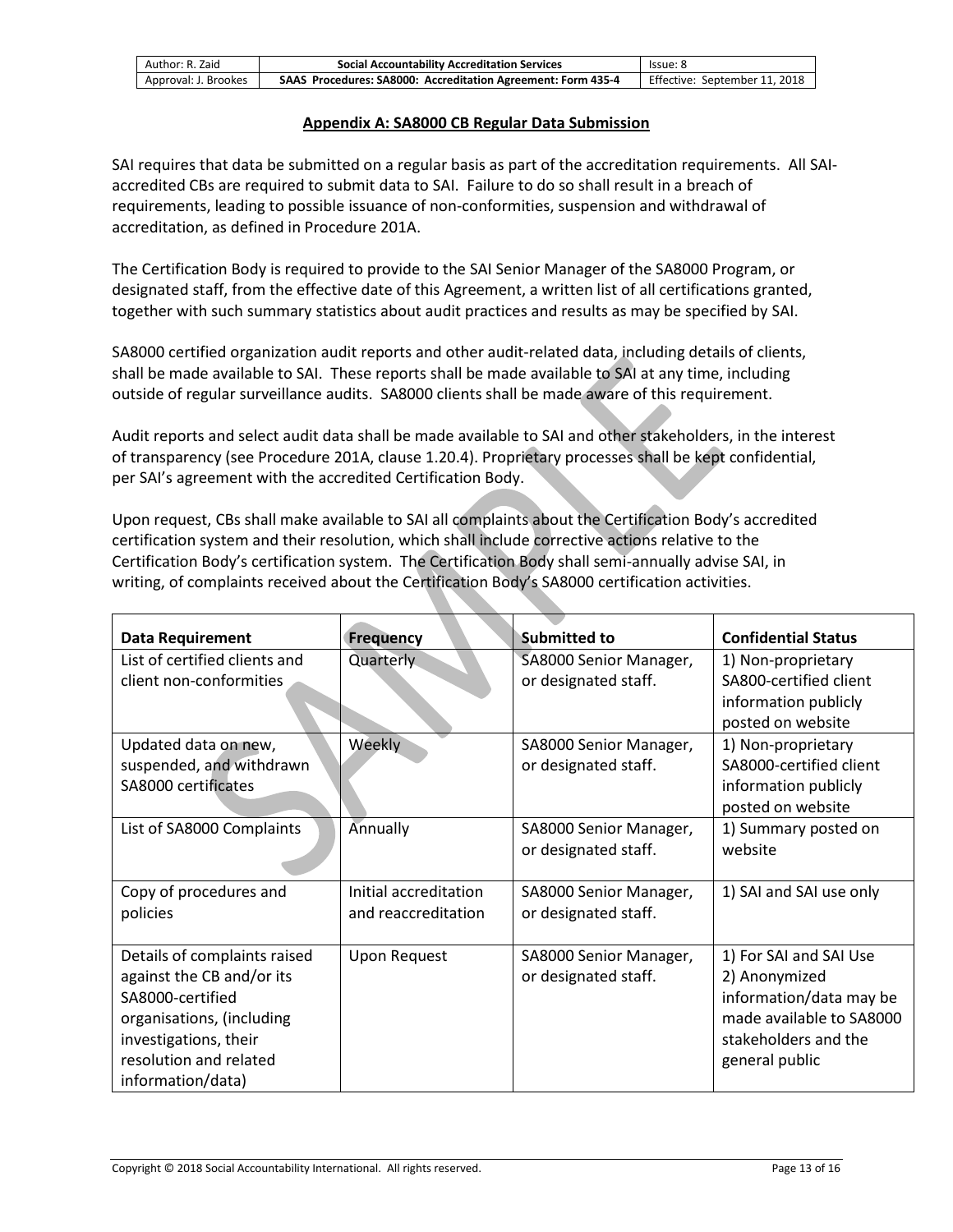| Author: R. Zaid      | <b>Social Accountability Accreditation Services</b>          | lssue: 8                      |
|----------------------|--------------------------------------------------------------|-------------------------------|
| Approval: J. Brookes | SAAS Procedures: SA8000: Accreditation Agreement: Form 435-4 | Effective: September 11, 2018 |

| SA8000 Audit Reports         | Upon Request           | SA8000 Senior Manager,<br>or designated staff. | 3) SA8000-certified client-<br>specific and CB-Specific<br>information/data may be |
|------------------------------|------------------------|------------------------------------------------|------------------------------------------------------------------------------------|
| SA8000 report and other data | Upon request, or as    | SA8000 Senior Manager,                         | shared with stakeholders                                                           |
| related to accredited        | currently specified in | or designated staff.                           | upon approval of CB                                                                |
| certification                | Procedure 201A         |                                                | and/or its client                                                                  |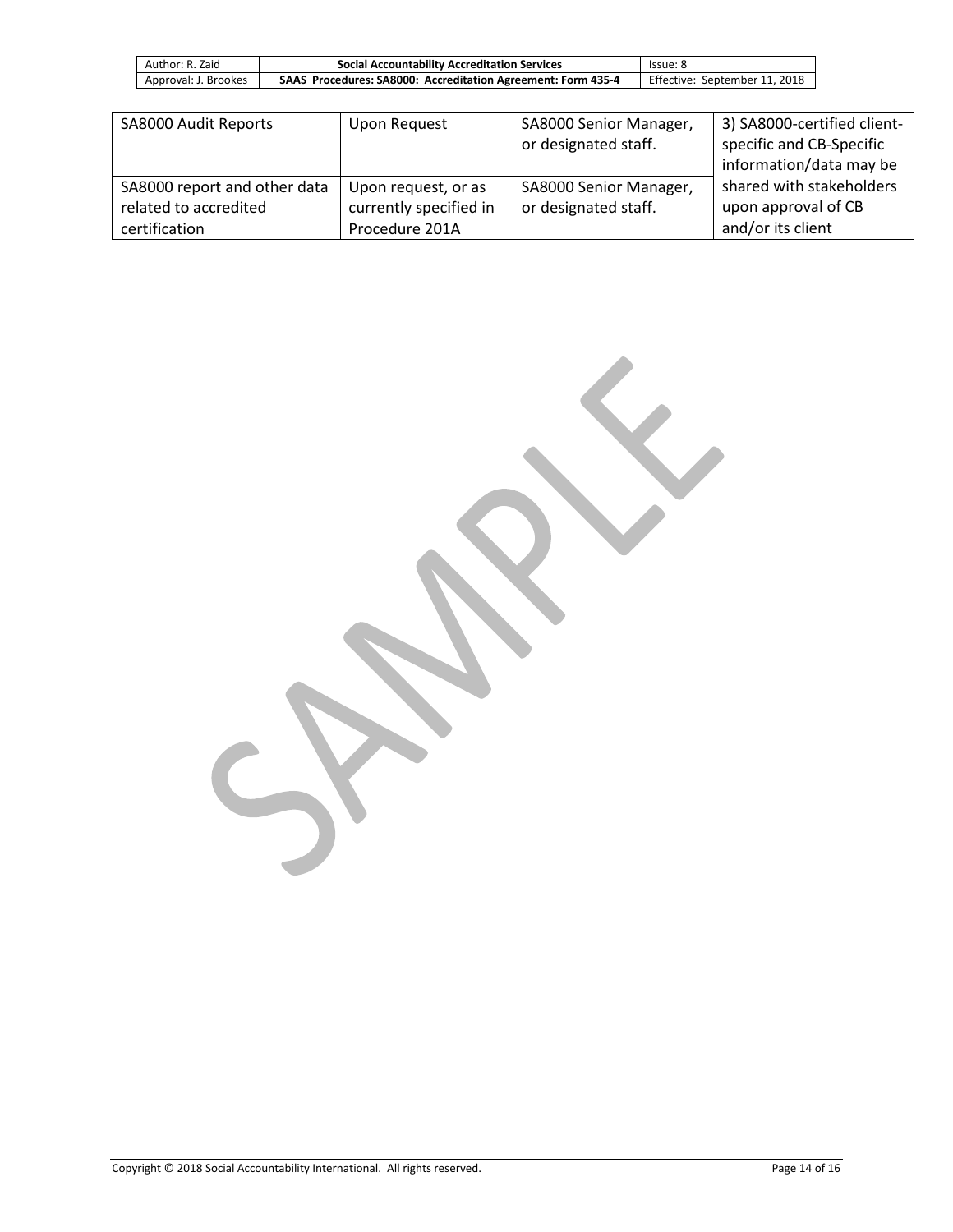| Author: R. Zaid      | <b>Social Accountability Accreditation Services</b>          | lssue: 8                      |
|----------------------|--------------------------------------------------------------|-------------------------------|
| Approval: J. Brookes | SAAS Procedures: SA8000: Accreditation Agreement: Form 435-4 | Effective: September 11, 2018 |

# **Appendix B: List here any restrictions to the accreditation:**

 $\sum$